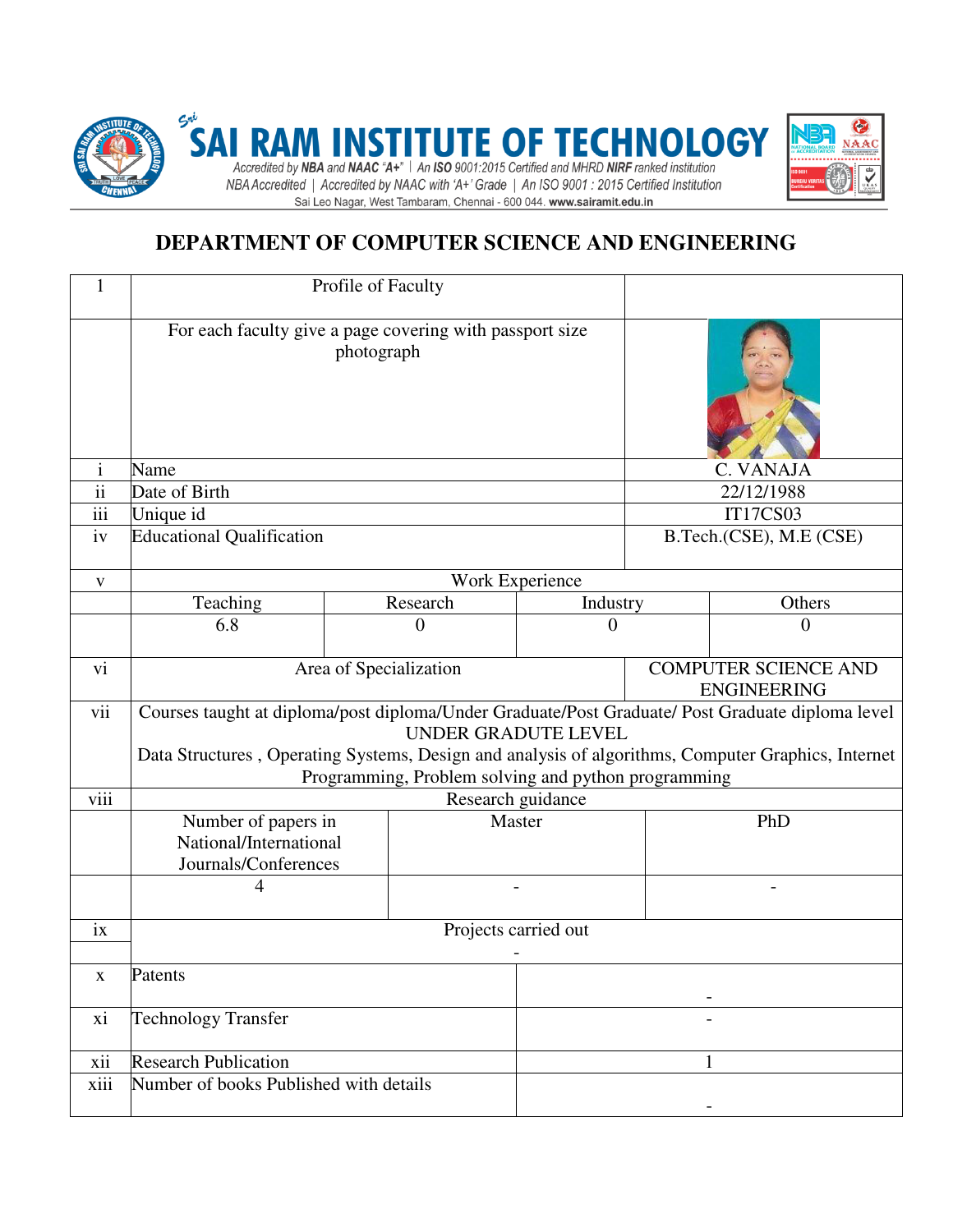| X1V       | Professional Memership | ISTE(LIFE MEMBER), IAENG, IRED,                |
|-----------|------------------------|------------------------------------------------|
|           |                        | <b>NDL</b>                                     |
| <b>XV</b> | Achievements           | Recieved cash awarad for 100% result in Design |
|           |                        | and Analysis of Technique and Computer         |
|           |                        | Graphics.                                      |

## **List of Publications:-**

❖ C.Vanaja,Pachhaiammal@Priya M,'AUTOMATIC TOLL PAYMENT WITH VOCATUS DETECTION USING LI-FI', INTERNATIONAL JOURNAL OF CREATIVE RESEARCH THOUGHTS (IJCRT), ISSN:2320-2882.

## **FDP:**

- 1. Participated in 5 days FPD on "Artificial Intelligence" organized by IIITDM Kancheepuram from 04.12.2019 to 08.12.2019.
- 2. Participated in 3 days FDP on "Internet of Things using Raspberry pi" organized by Sri Sairam Institute of Technology from 26.06.2019 to 28.06.2019.
- 3. Participated in "Introduction to Internet of Things" organized by NPTEL from Jan-Apr2019.
- 4. Participated in 2 weeks FDP on "Artificial Intelligence" organized by Saveetha Engineering College.
- 5. Participated in 2 days FDP on "Introduction to Python Prgrommning" organized by Sri Sairam Institute of Technology on 29.10.2018 and 30.10.2018.
- 6. Participated in 8 days FDP on "Compiler Design" organized by Sri Sairam Institute of Technology from 04.12.2017 to 11.12.2017.
- 7. Participated in an 8 days training programme on "Web Application Development using .Net Technologies from 2.05.2013 to 10.05.2013.

### **Workshop:**

- 1. Participated in "Tech workshop on open source technology" organized by Sri Sairam Institute of Technology on 02.03.2018.
- 2. Participated in a National workshop on "Quantum Computation and Cryptography" organized by SA Engineering College on 23.01.2018 and 24.01.2018.

### **Conference:**

1. Presented a paper titled "Remote monitoring and virtual visit to ICU" in the National Conference on Information and Communication Engineering (NICE'19) organized by Sri